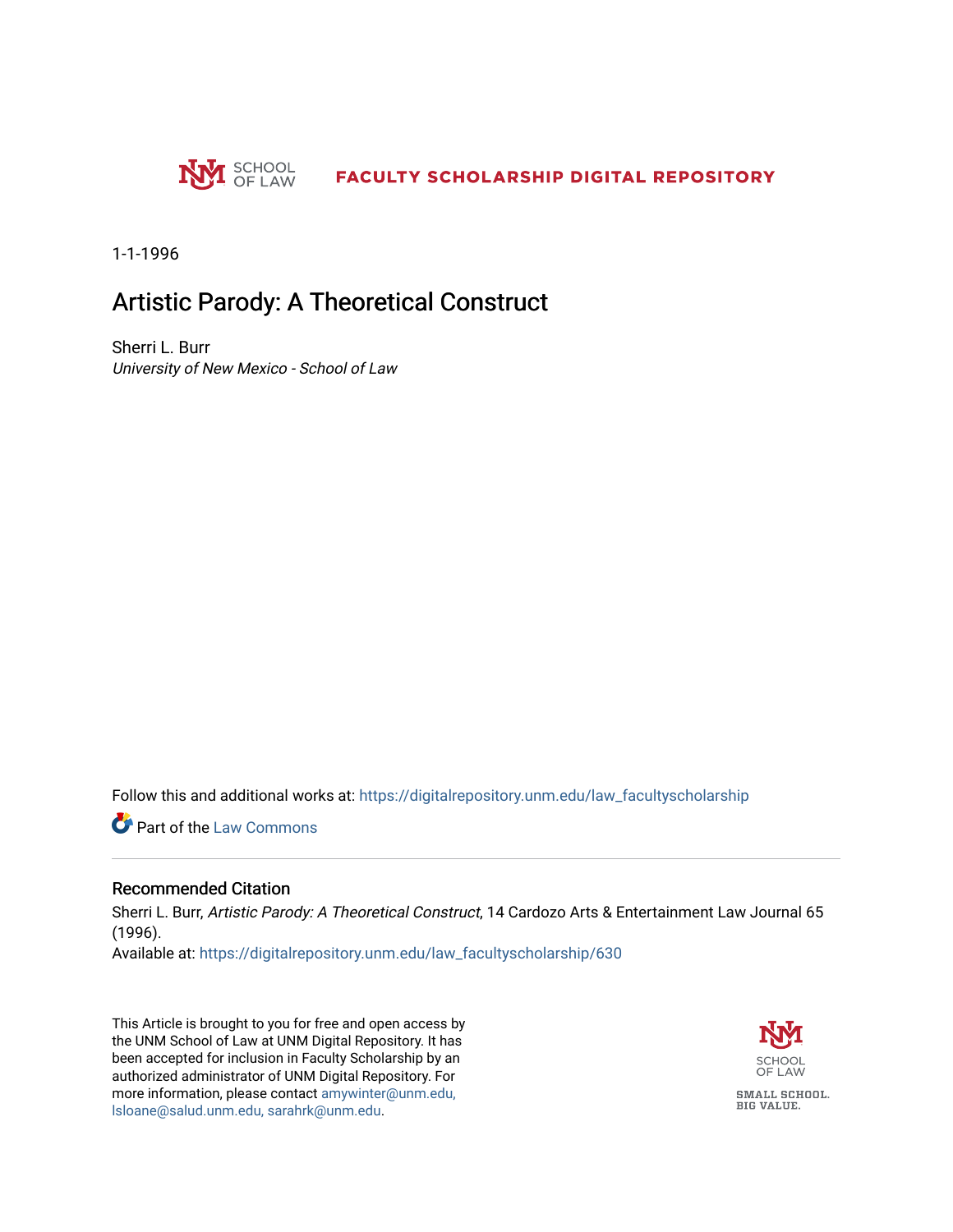## ARTISTIC PARODY: A THEORETICAL **CONSTRUCT**

#### SHERRI L. **BURR\***

*In Living Color,* the television show, produces a parody called *Am I Black or White?1* of Michael Jackson's video and song *Black and White.*<sup>2</sup> Michael Jackson's song, with its theme that "it makes no difference whether you're black or white," observes American society as color-blind. The *In Living Color* sketch pokes fun at Michael Jackson's naivete and perceived identity crisis. At the end of *Am I Black or White?,* the lead character destroys a car with a baseball bat, and then is arrested by white police officers and carried away as he mumbles "I must be black."

Michael Jackson does not sue.

The Capitol Steps, a Washington-based variety group, produces *We Arm the World,3* a parody of QuincyJones's song *We Are the World.4* With its cast of many of the world's best known singers, *We Are the World* calls attention to the problems of world hunger. *We Arm the World* skewers the weapons trade among Washington, the Kremlin, and "two-bit" dictators who ultimately re-aim the arms towards the sellers.

Quincy Jones does not sue.

Paramount Pictures advertises its movie *Naked Gun 33-1/3, The Final Insult* with the head of Leslie Nielsen, the movie's star, attached to the body of a naked pregnant woman.<sup>5</sup> Annie Leibovitz, the celebrity photographer, finds the advertisement too close to her *Vanity Fair* magazine cover shot of a nude Demi Moore clutching her pregnant belly.6

Annie Leibovitz does sue.<sup>7</sup>

<sup>\* ©1996,</sup> Sherri L. Burr. Professor of Law, University of New Mexico. A.B., Mount Holyoke College, 1981; M.P.A., Princeton University, 1988; J.D., Yale Law School, 1985. The author wishes to thank Professor Teruo Doi who arranged the presentation of an early version of this article to the Recording Industry of Japan, and the UNM Law Foundation for research support.

**<sup>1</sup>** *In Living Color* (Fox television).

<sup>2</sup> **MICHAEL** JACKSON, BLACK OR WHITE (Michael Jackson Records 1991).

**<sup>3</sup> CAPITOL STEPS,** WE **ARM** THE WORLD (McLean, Va. 1986).

<sup>4</sup> **MICHAELJACKSON** *&* **LIONEL RICHIE,** *We Are the World, on* WE ARE THE WORLD (USA for Africa 1985).<br><sup>5</sup> NAKED GUN 33-1/3, THE FINAL INSULT (Paramount Pictures 1994).

<sup>&</sup>lt;sup>6</sup> Nancy Collins, Demi's Big Moment, VANITY FAIR, Aug. 1991 (cover photo by Annie Leibovitz).

**<sup>7</sup>** Peg Tyre, *Annie Leibovitz Sues Over Photo Parody ofPregnant Demi,* **ALBUQUERQUEJ.,Jan. 8,** 1995, at G4.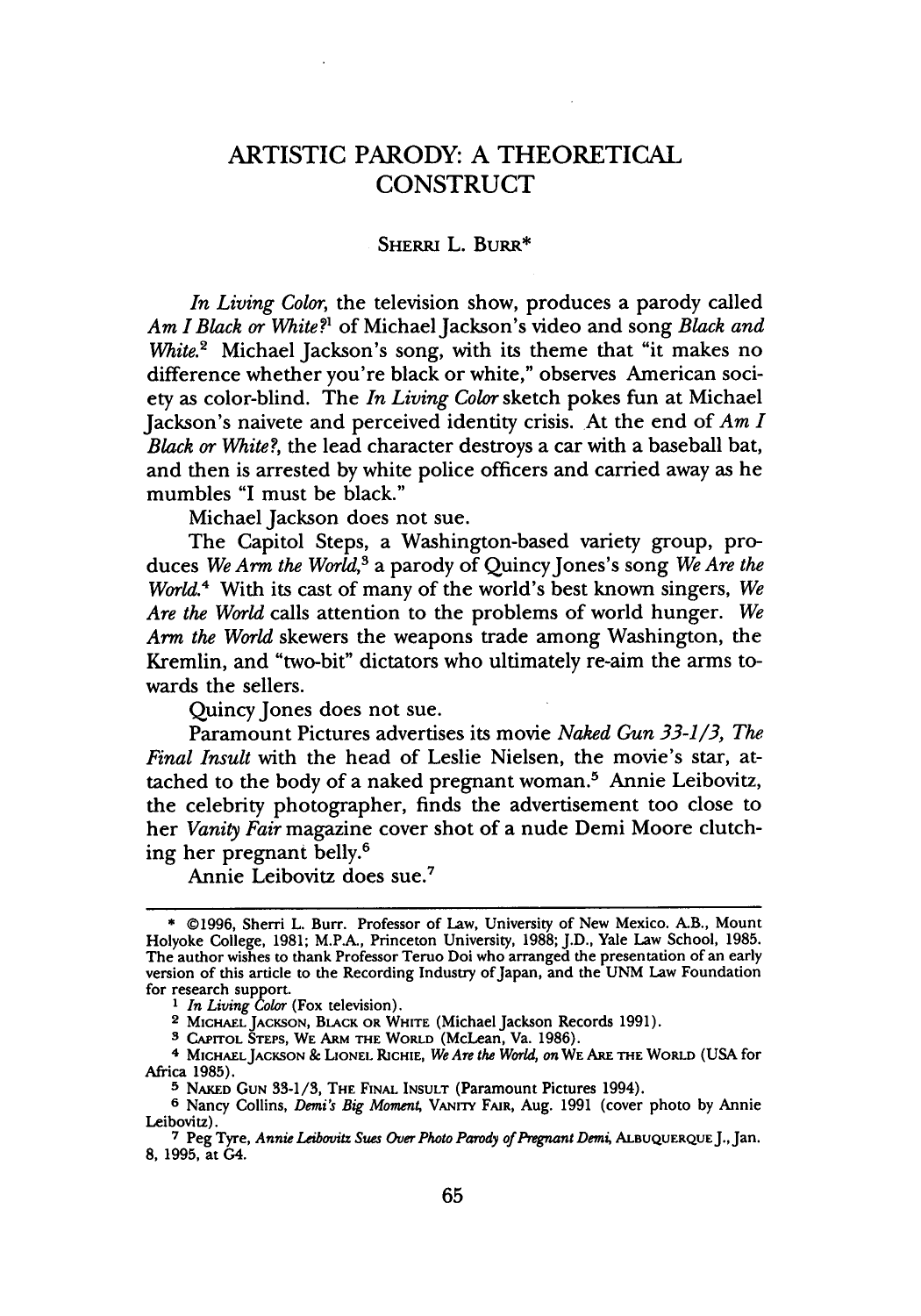While most creators, like Michael Jackson and Quincy Jones, do not sue parodists of their works, a few do. Annie Leibovitz shares something in common with Acuff-Rose Music, Inc., the copyright holder of Roy Orbison's *Oh Pretty Woman.8* Leibovitz and Acuff-Rose are among the rare copyright holders who sue parodists and claim a violation of the copyright in their works.

The legal system has struggled with efforts to construct artistic parodies theoretically. The essence of parody is to make fun, to humor, to educate, to comment, and to critique. Parodists begin with another's creative output, preferably famous, and create another work that evokes laughter, partly because of the public's familiarity with the famous work.

Are *Am I Black or White, We Arm the World,* and the *Naked Gun* parodies and others like them legal or not?

Currently, parodies are legal when the parodist either secures permission, usually by obtaining a license from the original creator, or uses the original creator's work fairly. The copyright law's fair use doctrine requires a court to balance four factors in determining whether the defendant has made a fair use of an original work.<sup>9</sup> First, the court must ascertain the purpose and character of the defendant's use, including whether such use is of a commercial nature.<sup>10</sup> Second, the court must assess the nature of the copyrighted work,<sup>11</sup> particularly whether it is creative or factual.<sup>12</sup> Third, the court must discern the amount and substantiality of the portion used in relation to the copyrighted work as a whole.<sup>13</sup> And, fourth, the court must consider the effect of the use upon the potential market or value of the copyrighted work.'4 While all four factors must be weighed in making the final determination, the Supreme Court held in *Harper & Row, Publishers, Inc. v. Nation Enterprises"3* that the most important factor is whether the defendant has harmed the potential market for the plaintiff's work.<sup>16</sup>

If the parodist's use of an original work is considered fair, the parodist does not have to pay royalties. If the parodist's use is judged unfair, then the parodist is liable for copyright infringe-

<sup>8</sup> ROY ORBISON, OH PRETTY WOMAN (Acuff-Rose Music, Inc. 1964).

**<sup>9</sup>** 17 U.S.C. § 107 (1994).

**<sup>10</sup>***Id.* § 107(1).

*<sup>11</sup>Id.* § 107(2).

<sup>12</sup>*See, e.g.,* Universal City Studios, Inc. v. Sony Corp. of Am., 659 F.2d 963, 972 (9th Cir. 1981), *revd on other grounds,* 464 U.S. 417 (1984).

**<sup>13</sup>** 17 U.S.C. § 107(3).

<sup>14</sup> *Id.* § 107(4).

**<sup>15</sup>** 471 U.S. **539** (1984).

**<sup>16</sup>** Sherri L. Burr, *Introducing Art Law,* 37 **COPYRIGHT** WORLD 22, 24 (1994).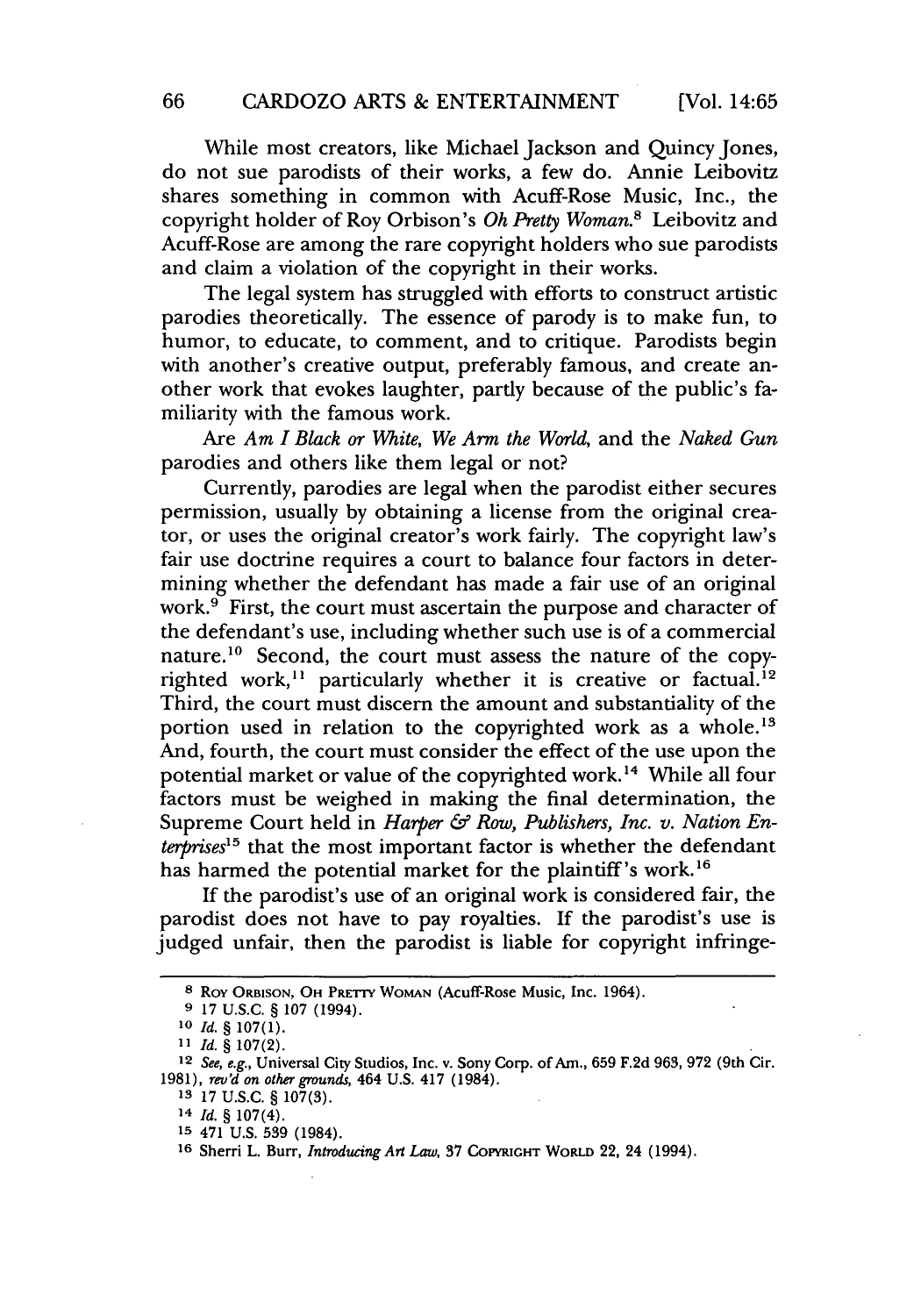ment and faces an injunction.<sup>17</sup> The parodist may also be required to pay royalties, punitive damages, attorney's fees, and court  $costs<sup>18</sup>$ 

Problems inhere in the fair use doctrine because the parodist does not know definitively whether the use is fair until a judge or series of judges decides that it is fair. In other words, what may be fair for one parodist may be unfair for another. Even with the same parody, the district court may consider the use' fair, the court of appeals may find it unfair, and then the Supreme Court may ultimately decide it is fair.<sup>19</sup> Thus, the application of the fair use doctrine can be inconsistent, unpredictable, and incoherent.

Several commentators have addressed the issue in an attempt to bring consistency, predictability, and coherence to the legal handling of artistic parodies. Justice Souter authored the majority decision in *Campbell v. Acuff-Rose Music, Inc.*<sup>20</sup> He rejected both the Sixth Circuit's holding that all commercial parodies are presumptively unfair and 2 Live Crew's argument that all parodies should be considered presumptively fair.<sup>21</sup> Judge Posner proposes dividing parodies into those that target the original work and those that use the original as a weapon.<sup>22</sup> He would protect the former under the fair use doctrine, but not the latter.<sup>25</sup>

This article analyzes these proposals and suggests that they attempt to force an unpredictable art form into a juggling act of legal squares. What is needed is to ask the hard question: should Congress recognize parody as a separate art form by defining it as a section 101 category?<sup>24</sup> If so, then Congress should amend section 101. Congress should then go further and consider other options that would bring predictability to the legal status of parodies by enacting a special statutory royalty scheme similar to those put forth by the former Copyright Royalty Tribunal whose responsibilities were recently replaced by the Copyright Arbitration Royalty Panels.<sup>25</sup>

**<sup>17</sup>** 17 U.S.C. § 503 (1994).

**<sup>18</sup>** *Id.* §§ 504, 505 (1994).

**<sup>19</sup>** SeeAcuff-Rose Music, Inc. v. Campbell, 754 F. Supp. 1150 (M.D. Tenn. 1991), *rev'd,* 972 F.2d 1429 (6th Cir. 1992), *revd sub nom.* Campbell v. Acuff-Rose Music, Inc., 114 S. *Ct.* 1164 (1994).

**<sup>20</sup>** 114 S. Ct. 1164.

**<sup>21</sup>** *Id.* at 1174.

**<sup>22</sup>** Richard A. Posner, *W7en is Parody Fair Use?,* 21J. **LEGAL STUD.** 67 (1992).

**<sup>23</sup>** *Id.* at 72-73.

<sup>24 17</sup> U.S.C. § 101 (1994). Section 101 defines most key terms used throughout the copyright statute but does not currently define parody.

**<sup>25</sup>** *Id.* §§ 801-803 (1994). These panels are appointed on an *ad hoc* basis by the Librarian of Congress after consultation with the Register of Copyrights. See Edward J. Damich, *United States: CRT RIP,* **37 COPYRIGHT** WORLD 19 (1994).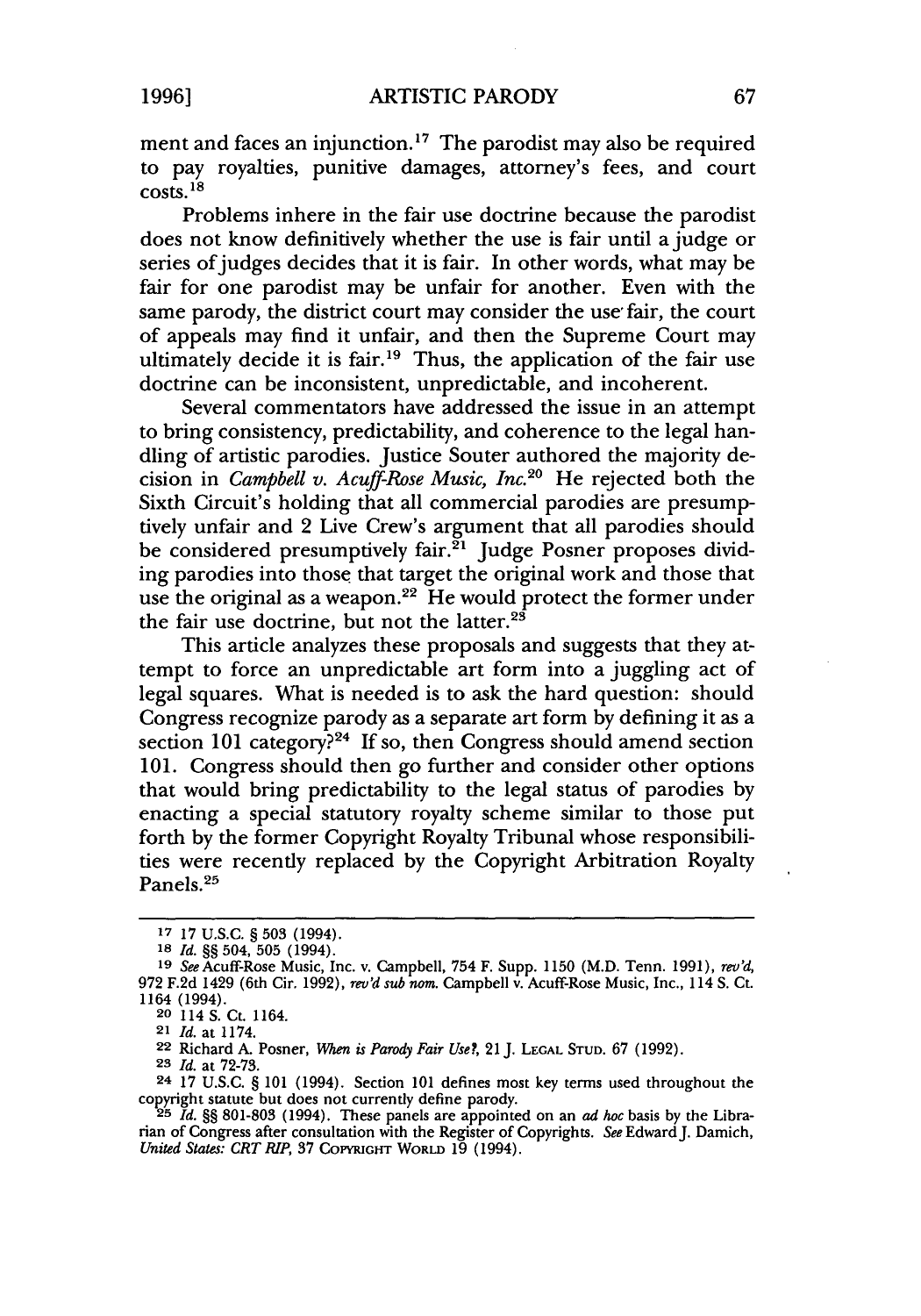#### I. JUSTICE SOUTER'S SEARCH FOR THE MIDDLE GRouND

In *Campbell v. Acuff-Rose Music, Inc.,* Acuff-Rose, the copyright owner of Roy Orbison's *Oh Pretty Woman,* sued 2 Live Crew for copyright infringement after 2 Live Crew released its rap music parody of *Oh Pretty Woman* on its album *As Clean as They Wanna Be.* Although 2 Live Crew had offered to afford credit for ownership and authorship of the original song to Acuff-Rose and to pay a fee for its use, Acuff-Rose declined to grant permission. In its lawsuit, Acuff-Rose contended that 2 Live Crew's lyrics ("Big hairy woman you need to shave that stuff, Bald headed woman girl your hair won't grow; Two timin' woman girl you know you ain't right") were either inconsistent with good taste or would disparage the future value of its copyright. 2 Live Crew abandoned its plans to pay and claimed that its parody was a fair use of the original.

A federal district court in Tennessee granted summary judgment for 2 Live Crew.<sup>26</sup> The Sixth Circuit Court of Appeals reversed, granting judgment for Acuff-Rose.<sup>27</sup>

The Supreme Court held that the Sixth Circuit erred when it concluded that the commercial nature of 2 Live Crew's parody of *Oh Pretty Woman* rendered it presumptively unfair.28 The Court stressed that while there were no bright-line rules to determine fair use, the inquiry into the first statutory fair use factor—the purpose and character of the defendant's use-should focus on whether the new work merely supersedes the object of the original creation or whether and to what extent it is "transformative," altering the original with new expression, meaning, or message.<sup>29</sup> The more transformative the new work, the less significant the other statutory factors, like commercialism, that may weigh against a finding of fair use.<sup>30</sup>

Further, the Supreme Court held that "a parody's commercial character is only one element to be weighed in a fair use enquiry, and that insufficient consideration was given to the nature of parody in weighing the degree of copying."<sup> $\tilde{3}$ 1</sup> The Court's holding was limited to reversing the Sixth Circuit's decision granting judgment for Acuff-Rose after focusing on the commercial nature of 2 Live Crew's parody and that 2 Live Crew took the heart of the original

**<sup>26</sup>** *See Acuff-Rose,* 754 F. Supp. 1150.

**<sup>27</sup>** *See Acuff-Rose,* 972 F.2d 1429.

**<sup>28</sup>** *Acuff-Rose,* 114 S. Ct. 1164.

**<sup>29</sup>** *Id.* at 1171.

**so** *Id.*

**<sup>31</sup>**Id. at **1168.**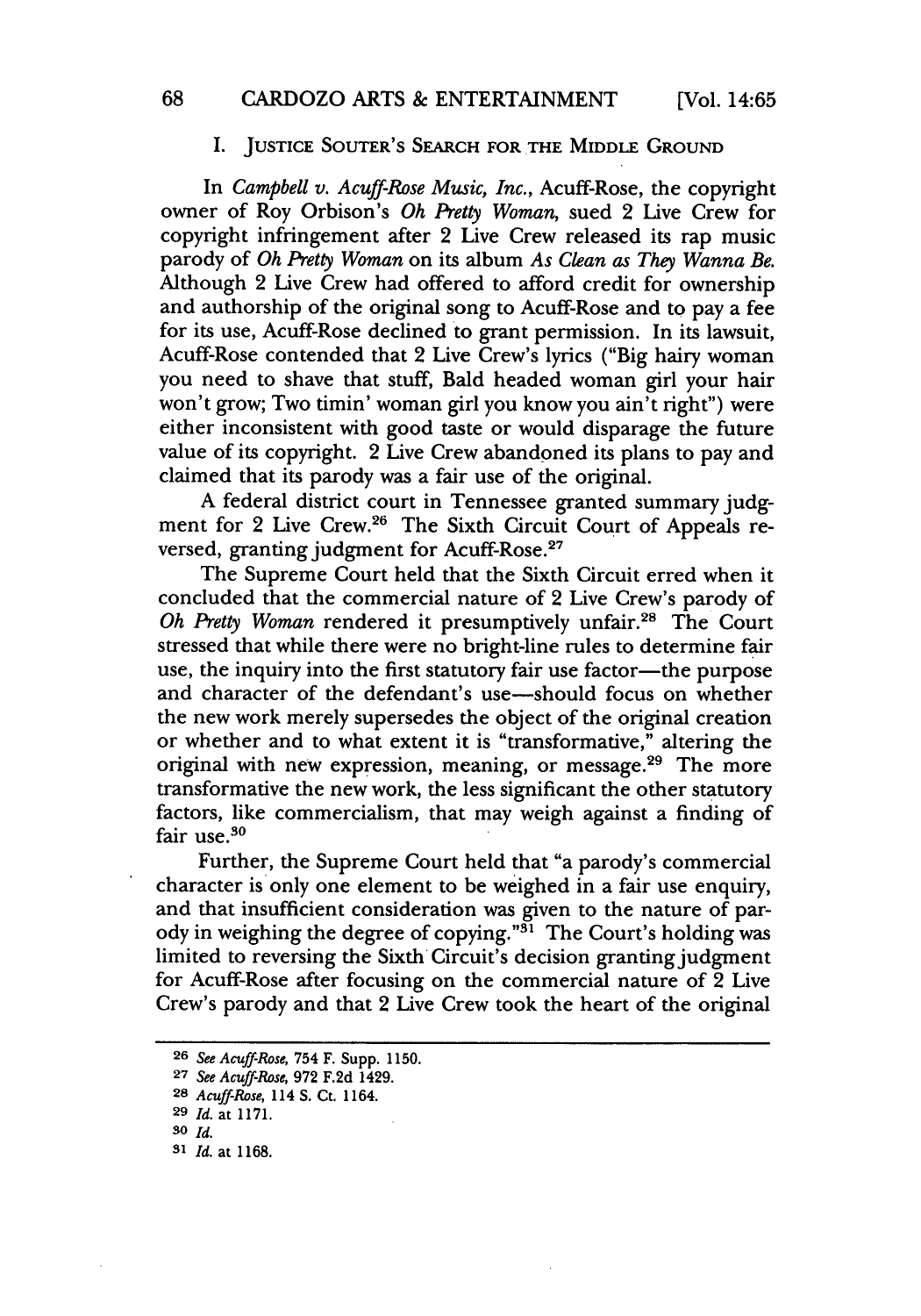and made it the heart of the new song. **<sup>3</sup>**

Justice Souter focused significantly on the nature of parody and the amount taken from Roy Orbison's work to create 2 Live Crew's work. Justice Souter wrote that "parody has an obvious claim to transformative value .... Like less ostensibly humorous forms of criticism, it can provide social benefit, by shedding light on an earlier work, and, in the process, creating a new one."<sup>33</sup> Justice Souter perceived criticism of the original as crucial to the fair use claim. He wrote: "If... the commentary has no critical bearing on the substance or style of the original composition, . **.** . the claim to fairness in borrowing... diminishes... and other factors, like the extent of its commerciality, loom larger."<sup>34</sup>

Consider the impact of Justice Souter's reasoning on the Capitol Steps's *We Arm the World.* This parody would probably fail the fair use test because its commentary focuses less on the original composition and more on a social condition, namely the arms trade. However, the Capitol Steps could argue that its work is transformative because the group altered the original work to criticize and ridicule the arms trade.

Justice Souter also considers that parody's "art lies in the tension between a known original and its parodic twin. When parody takes aim at a particular original work, the parody must be able to 'conjure up' at least enough of that original to make the object of its critical wit recognizable."<sup>35</sup> Later, he states that "context is everything, and the question of fairness asks what else the parodist did besides go to the heart of the original."<sup>36</sup>

Luther Campbell and 2 Live Crew satisfied this test. Justice Souter wrote that:

It is significant that 2 Live Crew not only copied the first line of the original, but thereafter departed markedly from the Orbison lyrics for its own ends. 2 Live Crew not only copied the base riff and repeated it, but also produced otherwise distinctive sounds, interposing "scraper" noise, overlaying the music with solos in different keys, and altering the drum beat.<sup>37</sup>

Justice Souter then separated the lyrics from the music, finding that as to the lyrics "no more was taken than necessary."38 As to

**<sup>32</sup>** *Id.* at 1168-69.

**<sup>33</sup>** *Id.* at 1171.

<sup>34</sup> *Id.* at 1172.

**<sup>35</sup>** *Id.* at 1176.

**<sup>36</sup> Id.**

**<sup>37</sup>** *Id.* (footnote and citations omitted).

**<sup>38</sup>** *Id.* (citing *Acuff-Rose,* **972 F.2d** at 1438).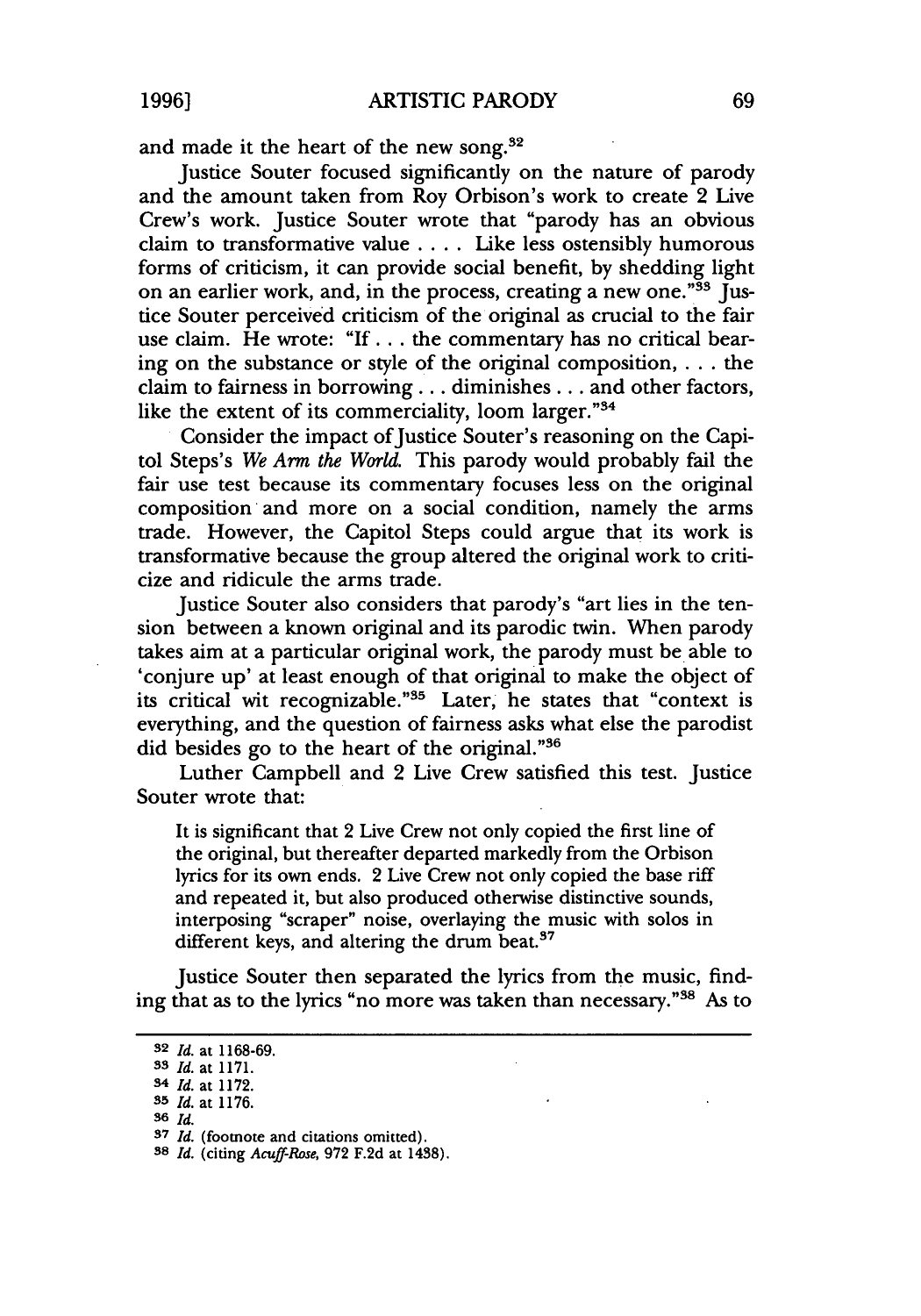the music, he remanded the issue for an "evaluation of the amount taken, in light of the song's parodic purpose and character, its transformative elements, and considerations of the potential for market substitution. . . . "<sup>39</sup>

Justice Souter's fair use reasoning could pose problems for the Capitol Steps should the group be sued. The Capitol Steps did not alter the music from *We Are the World* to create *We Arm the World.* The group focused, instead, on creating new lyrics, counting on the public to recognize the music and assess the differences between the two works.

Justice Souter dedicated considerable space to discussing the fourth fair use factor, in particular, whether 2 Live Crew's use had harmed the market for the Roy Orbison song. He recognized that some parodies may harm the market, but certain types of harm are not cognizable under the copyright law. " [W] hen a lethal parody, like a scathing theater review, kills demand for the original," he wrote, "it does not produce a harm cognizable under the Copyright Act."<sup>40</sup> The Court remanded the case for consideration of whether 2 Live Crew's parody harmed the market for a rap version of the original.<sup>41</sup>

Market harm is difficult to determine. How would a court measure market harm, for example, to Annie Leibovitz's photo of pregnant Demi Moore? While some magazine covers are sold separately as posters (the most famous was a New Yorker cover that became the subject of a lawsuit against Columbia Pictures<sup>42</sup>), Leibovitz may need to establish that her magazine photo became a poster and that the Naked Gun advertisement displaced sales of the poster. What is the likelihood that a consumer would enter a store seeking a pregnant Demi Moore poster, but exit with a pregnant Leslie Nielsen poster? Ms. Leibovitz may face an uphill battle in her lawsuit because of this difficult threshold.

II. POSNER'S PARODY AS TARGET, PARODY **AS WEAPON**

Judge Posner proposes different thresholds for parodies. He separates parodies into those that target the original and those that use the original as a weapon.<sup>43</sup> Judge Posner argues that the copy-

**<sup>39</sup>** *Id.* at **1177.**

**<sup>40</sup>** *Id.* at **1178.**

<sup>41</sup> *Id.* at 1179.

**<sup>42</sup>** *See* Steinberg v. Columbia Pictures, Inc., **663** F. Supp. **706** (S.D.N.Y. **1987).**

**<sup>43</sup>** *See* Posner, *supra* note 22. Posner reveals his class biases when he states that "highbrow parody rarely infringes the copyright on the parodied work." *Id.* at **76.** "[U]nlike low-brow parody, very often it really does criticize the original: high-brow audiences being more interested in issues of tastes and standards than popular audiences are." *Id.* at **77.**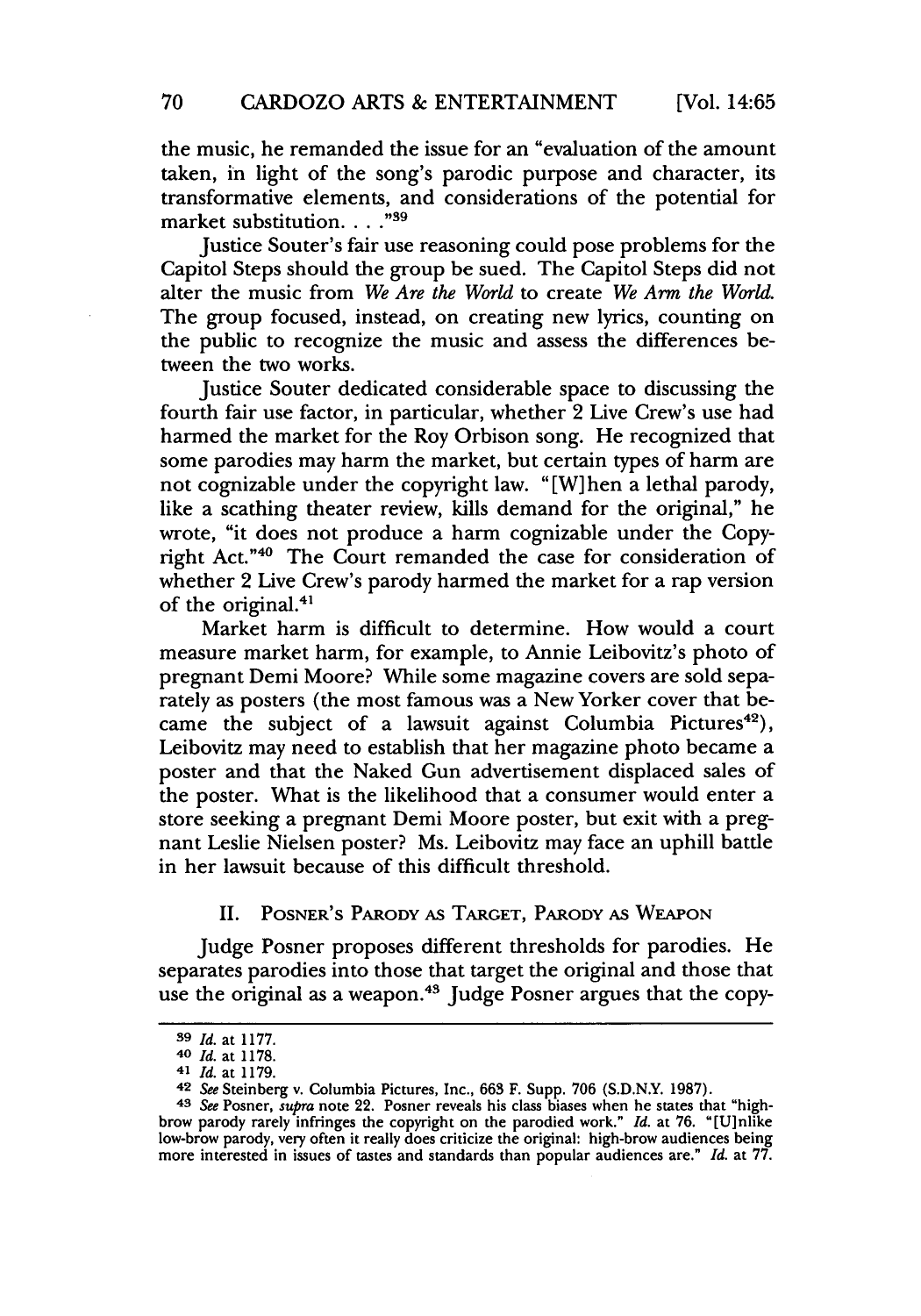**1996]**

right exemption for parodies "should not extend to cases in which the parody does not attack the parodied work but rather uses the work to attack something else." $44$  He would permit copyright protection for parodies that target or attack the original work because the harm that results from attacks that expose the weakness of the original work, such as in a book review, "is not the kind of harm that copyright law, whether analyzed in economic or any other terms, seeks to prevent."<sup>48</sup>

Judge Posner's proposal was adopted in part by Justice Kennedy in his concurring opinion in *Campbell v. Acuff-Rose Music, Inc.* Justice Kennedy wrote, "It is not enough that the parody uses the original in a humorous fashion, however creative that humor may be. The parody must target the original, and not just its general style, the genre of art to which it belongs. . . . "46

Notwithstanding Justice Kennedy's concurrence, Judge Posner's proposal presents problems because not all parodies are easily categorized. Compare, for example, another commentator's thoughts on parody as target. Linda Hutcheon writes in her book *A Theory of Parody* that parody's target "is always another work of art or, more generally, another form of coded discourse."47 In effect, all parodies target. The question is whether it targets the original work of art or a social condition. The latter is what Judge Posner terms parody as weapon, but it is indeed parody as target aimed at something other than the original work.

The problem arises when a parody has both elements, targeting the original work as well as a social condition. Would Judge Posner have part of the parody be considered a fair use and part of it be considered an infringement?

Consider, for example, *In Living Color's Am I Black or White?* This parody pokes fun at the black and white lyrics of Michael Jackson's original work, but it also targets Michael Jackson for ridicule. The sketch implies that Michael Jackson has confused racial identity: after altering his nose, chin, and eyes, and lightening his skin, he is not sure whether he is black or white. If Michael Jackson sued In Living Color, a judge or series of judges would assess whether this

For his definition of high-brow parody, Posner refers to Dwight MacDonald's anthology on the subject. *See generally* DWIGHT **MACDONALD,** PARODIES: **AN ANTHOLOGY FROM CHAUCER** TO **BEERBOHM-AND** AFTER (1960). Posner does not state that many artists and art works that are now considered "high-brow" were considered "low-brow" in their day. Mozart's *The Magic Flute,* for example, was originally conceived of as musical comedy to entertain the masses.

**<sup>44</sup>** Posner, *supra* note 22, at **67.**

*<sup>45</sup> Id.* at **70.**

<sup>46 114</sup> S. CL at **1180** (Kennedy, J., concurring).

**<sup>47</sup> LINDA HUTCHEON,** A THEORY **OF PARODY** 16 (1985).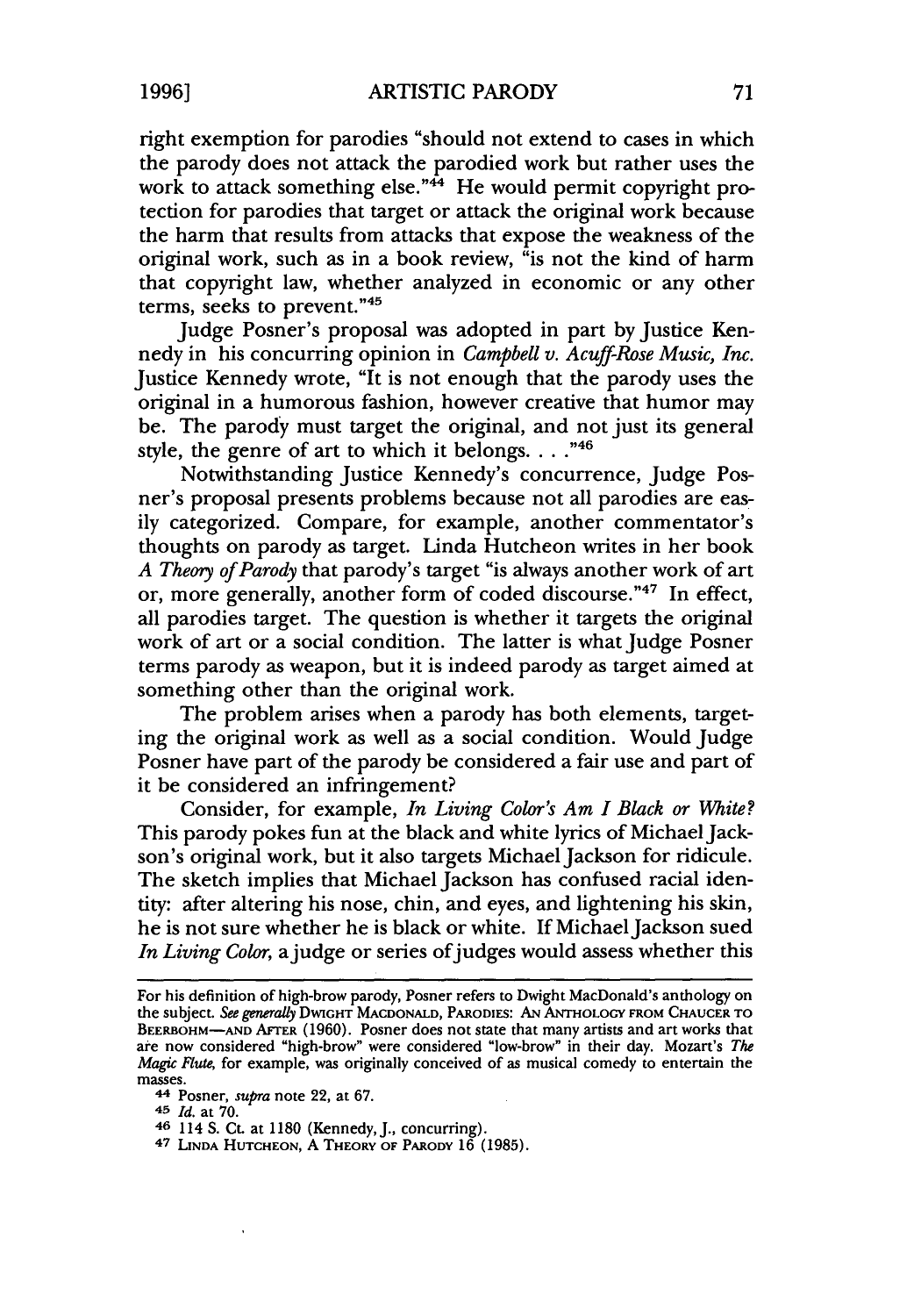**[Vol. 14:65**

sketch is fair use or infringement. Based upon Posner's theory of parody separation, it would be very difficult to reach a legal determination.

It is exactly because of these theoretical challenges that I propose, in the next two sections of this article, that Congress define parody and the limitations on the parodist's use of another author's work.

#### III. PARODY AS ART

With most art forms, definition can be elusive. And so it is with parody. In *Campbell v. Acuff-Rose Music, Inc.,* Justice Souter cited several definitions. The Greeks define *parodeia* as "[a] song sung alongside another."<sup>48</sup> In the American Heritage Dictionary, a parody is a "literary or artistic work that imitates the characteristic style of an author or a work for comic effect or ridicule."49 The Oxford English Dictionary provides that a parody is a "composition in prose or verse in which the characteristic turns of thought and phrase in an author or class of authors are imitated in such a way as .<br>to make them appear ridiculous."<sup>50</sup>

Obviously, the Greek definition is too limiting since parodists may use other artistic media besides songs, such as videos, television, photographs, paintings, sculpture, and so forth. Under this definition, for example, Paramount Pictures could not argue that its advertisement was a parody as a defense against Annie Leibovitz's lawsuit.

Further, must a parody be comic in order to satisfy the American Heritage Dictionary definition? Does the parodist fail in his or her art form when the audience reacts with shame, disgust, or lust, such as the Village Gate's parody *The Cunnilingus Champion of Company C* of the Andrews Sisters' song *Boogie Woogie Bugle Boy*<sup>51</sup> or with *Saturday Night Live's* parody *I Love Sodom* of *I Love New York?5 "* Throughout history, parodists have all but put an Uncle Sam's hat on the Mona Lisa. Would such a parody make you laugh or **fill** you with disgust? Does your reaction depend on whether you agree with the theory put forth several years ago that the model for the Mona Lisa was Leonardo da Vinci in drag?

**<sup>48</sup>** 114 **S. Ct.** at **1172** (citations omitted).

**<sup>49</sup>** *Id.*

**<sup>50</sup>** *Id.*

*<sup>51</sup> See* **MCA,** Inc. **v.** Wilson, 425 F. Supp. 443, 445 **(S.D.N.Y. 1976),** *aff'd as modified,* **677 F.2d 180, 183 (2d** Cir. **1981). <sup>52</sup>***See* Elsmere Music, Inc. v. National Broadcasting Corp., 482 F. Supp. 741 **(S.D.N.Y.**

**<sup>1979),</sup>** *aff'd,* **623 F.2d 252** (9th Cir. **1980).**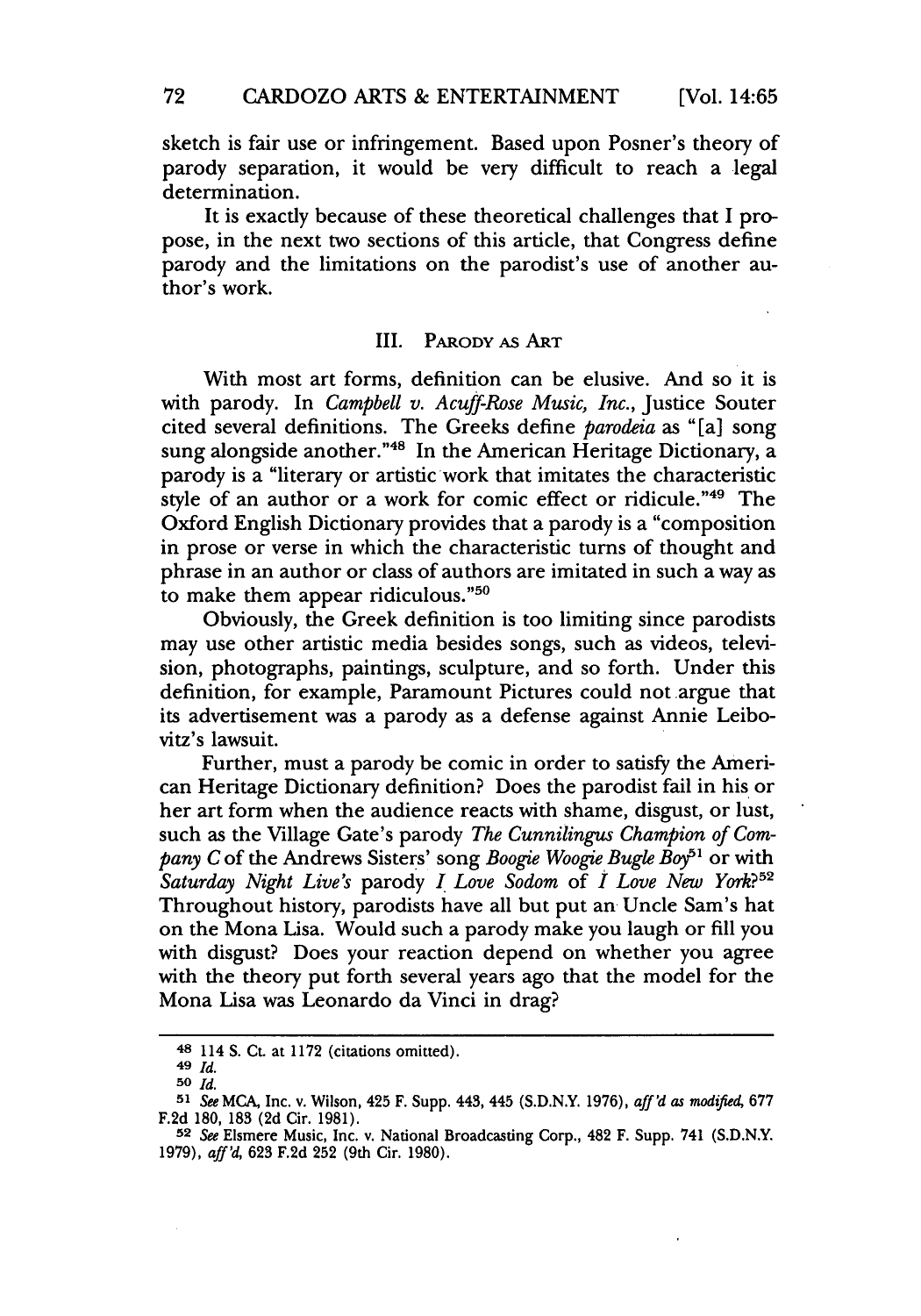Moreover, why should parodists feel compelled to imitate an author or class of authors to make them appear ridiculous in order to satisfy the Oxford English Dictionary definition? Under this definition, the *In Living Color* sketch would qualify as a parody because it does imitate Michael Jackson's song to make it appear ridiculous, but the Capitol Steps's *We Arm the World* would not because it aims to make the arms trade appear ridiculous and not the original song.

Linda Hutcheon defines parody as "repetition with critical distance, which marks difference rather than similarity."53 For her, "[i]ronic inversion is a characteristic of all parodies," but the irony is "not always at the expense of the parodied text."54 Under her definition, the Capitol Steps's *We Arm the World* would be considered ironic inversion that was not at the expense of Quincy Jones's *We Are the World* because it pokes fun at a world problem, namely the arms trade, rather than at the song itself, in contrast to *In Living Color's Am I Black or White,* which pokes fun at the text of Michael Jackson's song. Hutcheon also says that "criticism need not be present in the form of ridiculing laughter for this to be called parody."55

Hutcheon maintains that "[t] he most parodied paintings are, not surprisingly, the most familiar ones."<sup>56</sup> This statement applies for other art forms as well. Millions of copies of Michael Jackson's *Black and White* and Quincy Jones's *We Are the World* were purchased by a worldwide audience. Annie Leibovitz's photograph of Demi Moore became one of *Vanity Fair's* most controversial covers in the magazine's history, earning several news stories in broadcast and print media. And consider the familiarity of Roy Orbison's *Oh Pretty Woman* before and after the movie *Pretty Woman57* made Julia Roberts a superstar. Before the movie, the song was known primarily to country music fans. After the movie exposed the song to a broader audience, 2 Live Crew performed its parody version to its target audience, relying on rap fans' new-found familiarity with the song.

Parodies are thus time-sensitive. While original works may endure through the ages, most parodies do not. They are dependent upon present public familiarity with the original works. In fifty

**<sup>53</sup> HUTCHEON,** *supra* note 47, at **6.**

<sup>54</sup> *Id.*

**<sup>55</sup>** *Id.*

**<sup>56</sup>** *Id.* at 8.

<sup>57</sup> PRETTY WOMAN (Warner Bros./Time-Warner Entertainment Co. 1994).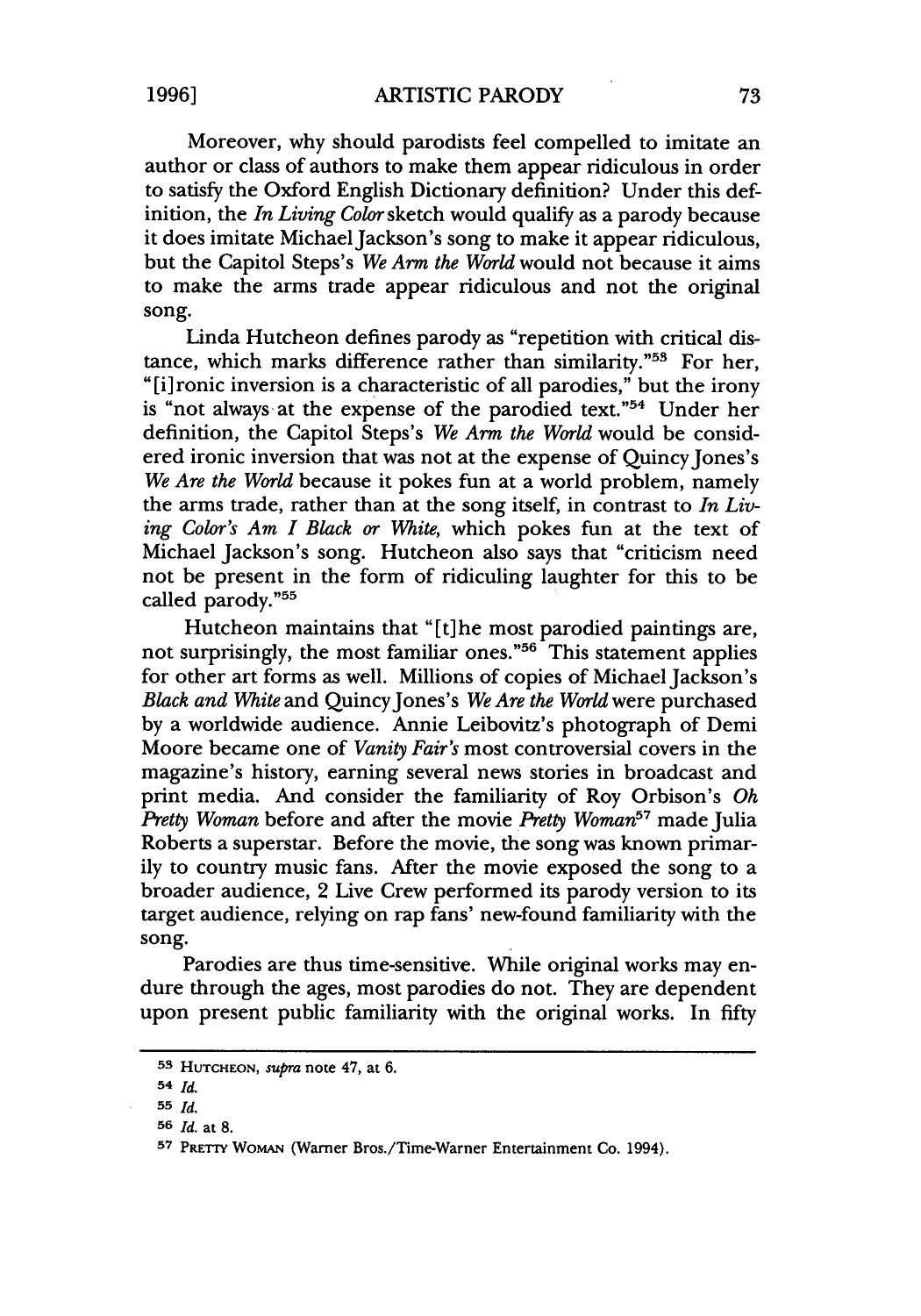years, Americans may still see *Gone With the Wind*<sup>58</sup> on network television or rent it on video, but how many will remember Carol Burnett's parody *Went With the Wind*<sup>59</sup> during which she descended a staircase wearing curtain rods?

And imagine the likely longevity of Billy Frollick's *Dumpisms,6 °* self-styled as an unauthorized parody of Winston Groom's *Gumpisms: The Wit and Wisdom of Forrest Gump,61* a little humor book written as a companion to the hit movie *Forrest Gump*.<sup>62</sup> *Gumpisms* promptly became a best seller and sparked the creation of *Dumpisms: The Witless Wisdom of Horace Dump,* which sold at least one copy.

Questions arise: Has Frollick created art with his unauthorized parody of *Gumpisms?* Is *Dumpisms* repetition with critical difference? The contrasts between *Gumpisms* and *Dumpisms* in cover, images, and words are striking. Whereas the *Gumpisms* cover is predominantly blue, the *Dumpisms* cover is predominantly red. While *Gumpisms* features a slender, nicely dressed Tom Hanks as Forrest Gump sitting on a park bench and staring peacefully into space, *Dumpisms* displays a grossly overweight, exceedingly hairy, and somewhat bald-headed Horace Dump sitting in a tiny school chair reading what appears to be a tabloid. As for advice, Forrest Gump admonishes not to talk back to your teacher, first sergeants, the police, and your mama,<sup>63</sup> and Horace Dump warns to respect female gym teachers, lonely ranchers, and fellow inmates.<sup>64</sup> On ingratiating techniques, *Gumpisms* cautions, "[r] emember this: while somebody is down there kissin' your butt, they could just as easily be bitin' it too,"65 while *Dumpisms* instructs, " **[k]** issing butt, groveling, and sucking up shamelessly never made anybody poor."66

Perhaps Frollick's *Dumpisms* makes readers laugh, and that is its contribution to art. Perhaps the differences between *Dumpisms* and *Gumpisms* are sufficiently critical to sustain defining the former as parody. However, this may be an instance where both the original and the parody fail to survive the test of time.

In dealing with any artistic form, lawyers must be mindful of Justice Holmes's exhortation in *Bleistein v. Donaldson Lithographing*

**<sup>58</sup> GONE WITH THE WIND** (Metro-Goldwyn-Mayer 1939).

**<sup>59</sup>** *The Carol Burnett Show* (Westinghouse television broadcast 1967).

**<sup>60</sup> BILLY FROLLICK, DUMPISMS: THE WITLESS** WISDOM **OF** HORACE **DUMP** 3 (1994).

**<sup>61</sup> WINSTON** GROOM, THE WIT **AND** WISDOM **OF** FORREST GUMP 3 (1994).

**<sup>62</sup> FORREST** GUMP (Paramount Pictures 1994).

**<sup>63</sup>** GROOM, *supra* note 61, at **3.**

**<sup>64</sup> FROLLICK,** *supra* note 60, at 3.

**<sup>65</sup>** GROOM, supra note 61, at 21.

**<sup>66</sup> FROLLICK,** *supra* note 60, at 20.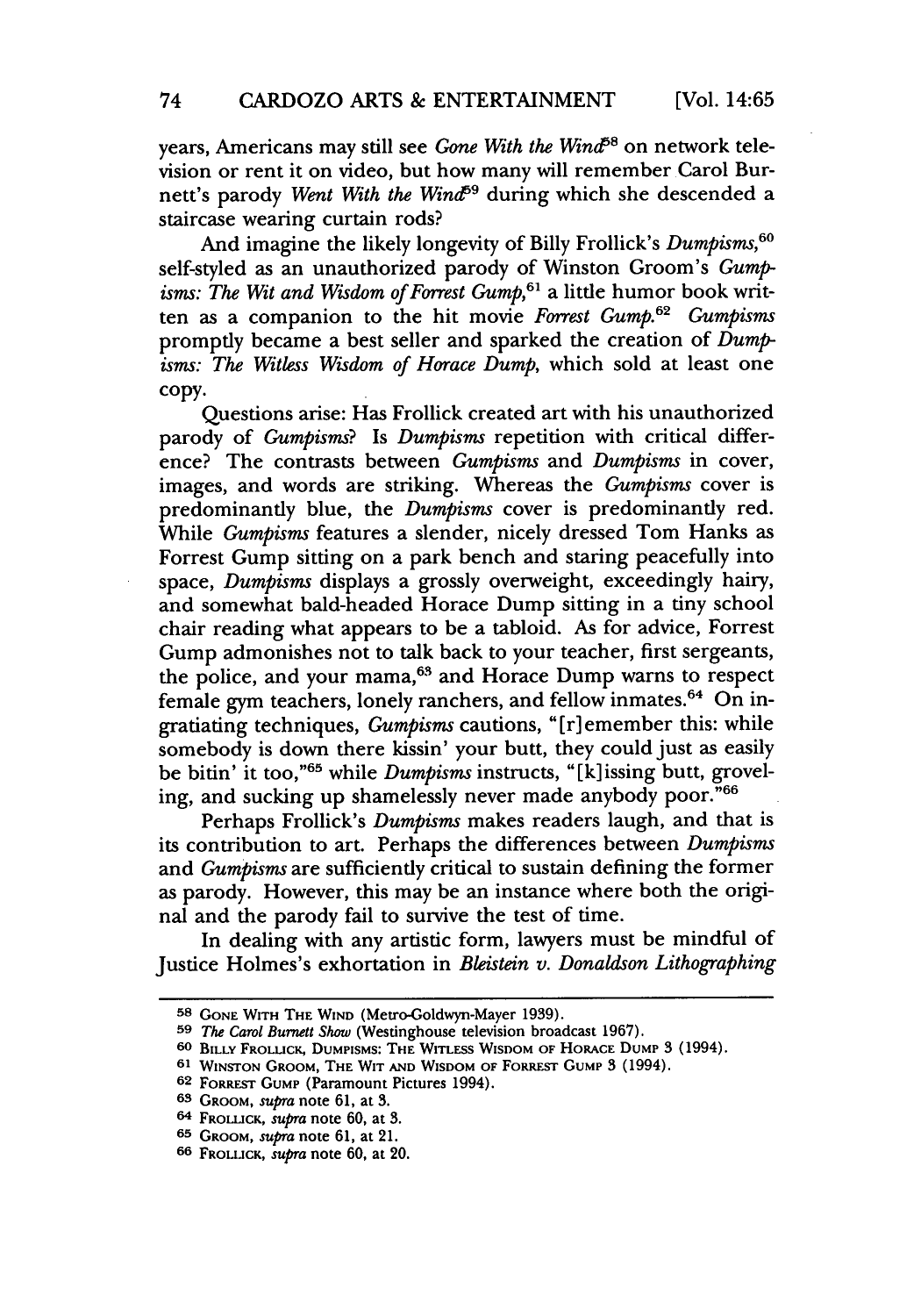*Co.<sup>6</sup> <sup>7</sup>*that "[i]t would be a dangerous undertaking for persons trained only to the law to constitute themselves final judges of the worth of pictorial illustrations, outside of the narrowest and most obvious limits."<sup>68</sup> Similarly, in assessing the legality of parodies, decisions must be made within narrow confines that do not require judgment of a particular parody's artistic merits, such as whether or not it is comic. **A** legal definition of parody should not rely on any particular judge's sense of humor.

**I** thus propose that Congress amend section **101** of the Copyright Act to add the following definition:

**A** "parody" is a work created **by** one author or group of authors using the work of another with the intent to transform the original work. The parody must either educate about, comment on, criticize, ridicule, or make humorous the original work or a social condition.

This is a broad definition that would classify *Am I Black or White?, We Arm the World,* and perhaps the *Naked Gun 33-1/3* advertisement as parodies because they comment on a music icon and his lyrics, criticize the arms trade, and ridicule the photograph of a famous actress who bared all while pregnant, respectively. Notice also the reference to "well known" works. To succeed, parodists depend on public familiarity with the original work. **If** the Capitol Steps rewrites the lyrics to a song that is unfamiliar to the public, the reaction comes not from comparing the two works, but solely from the social commentary. In such an instance, the Capitol Steps would have created satire. Hutcheon writes that satire, unlike parody, "is both moral and social in its focus."69

Justice Souter would probably agree with Hutcheon's interpretation of parody as "repetition with difference"<sup>70</sup> and her analysis of the differences between parody and plagiarism as "a matter of intent." The parodist imitates with critical irony while the plagiarist imitates with the intent to deceive.71 Under this definition, the parodist must intend to transform the original work and in doing so either educate about, comment on, criticize, ridicule, or induce laughter at the original work or a social condition.

Once parody is more clearly defined and understood, the next

**<sup>67</sup>** 188 U.S. **239 (1903).**

**<sup>68</sup>** *Id.* **at 251.**

**<sup>69</sup> HUTCHEON,** *supra* **note** 47, **at 16.**

**<sup>70</sup>** *Id.* **at 32.**

**<sup>71</sup>** *Id.* **at** 40.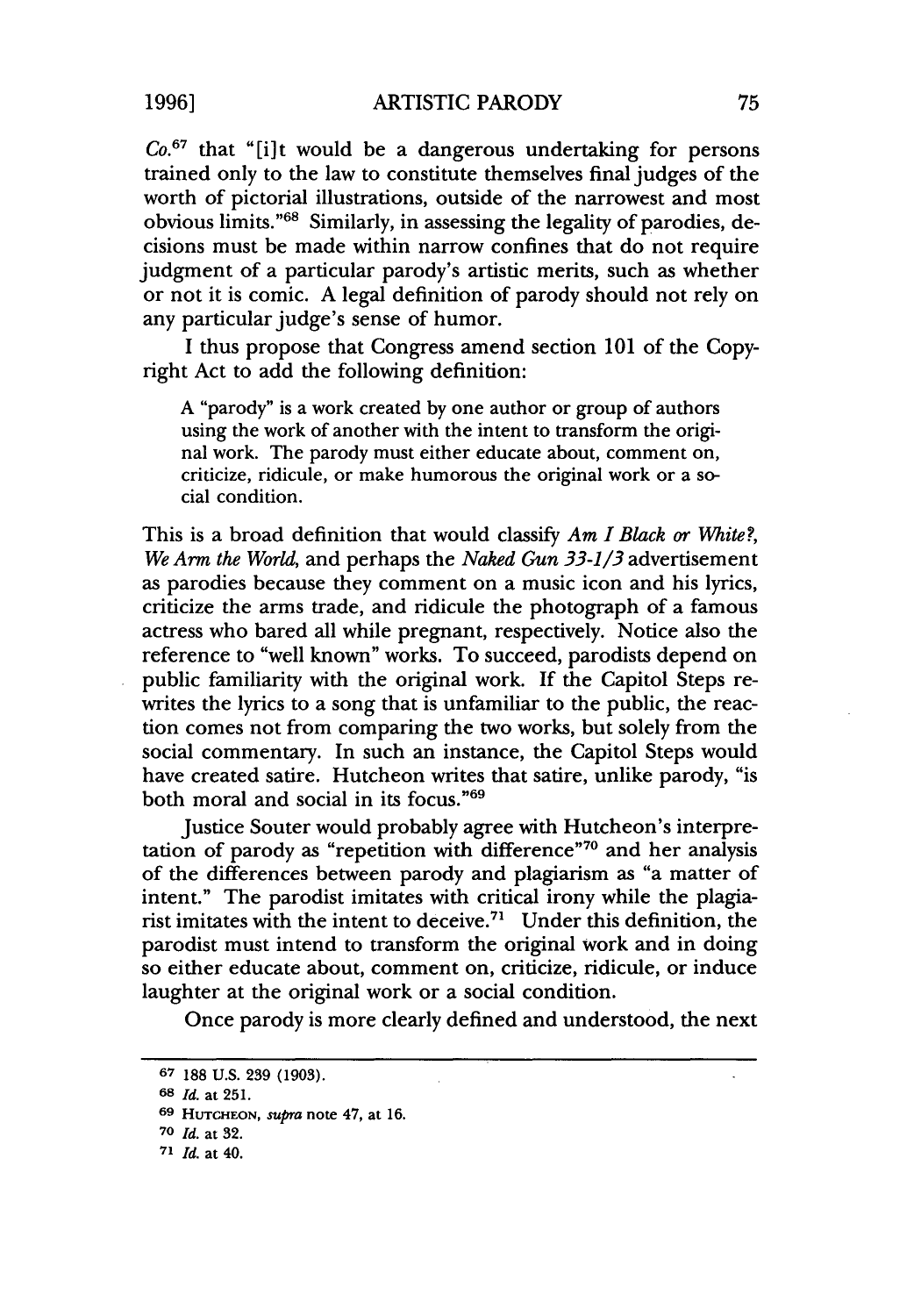issue is what should be the financial relationship between the author of the original work and the author of the parody?

#### IV. RETHINKING **THE** FAIR **USE/INFRINGEMENT** DICHOTOMY

The litigation of *Campbell v. Acuff-Rose Music, Inc.* exposed the limitations for both original authors and parodists of the fair use/ infringement dichotomy. Under the statutory royalty scheme available in **1989,** the copyright owner was compelled to grant a license to use an exact cut of an original song in return for receiving statutory royalties. Under the fair use scheme, the copyright owner cannot control the use of his work, and receives no revenues.

Initially, 2 Live Crew wrote Acuff-Rose a letter to announce that it had created a rap parody of *Oh Pretty Woman* and that it was prepared to pay Acuff-Rose a royalty fee similar to that required if it had made an exact cut of the song.<sup>72</sup> Acuff-Rose declined to grant permission to use the song, and initiated suit alleging copyright infringement. 2 Live Crew affirmatively asserted the fair use defense.

When 2 Live Crew's defense succeeded in the district court, Acuff-Rose was confronted with a situation where it was unable to control the use of its copyrighted work *and* it was unable to collect royalty fees for that use. Acuff-Rose was thus better off before suing because initially it at least had access to royalties. Once the fair use defense succeeded, 2 Live Crew did not have to pay royalties and Acuff-Rose had incurred significant legal costs.

Because section 801 statutory royalty fees<sup>73</sup> were not available for parodists in 1989, the options for a parodist looked as follows:

Fair Use, Author License, or Infringement.

Musicians wishing to make a parody of copyrighted works either requested a license from the author, such as the practice of "Weird **Al"** Yankovic, or trusted that their use was fair, such as the practice of Capitol Steps. If the copyright holder was unwilling to grant a license, then musicians had to rely on the fair use defense in the event of a lawsuit. If the fair use defense failed, they were liable for infringement.

I propose increasing the available options for parodists as follows:

**<sup>72</sup>** *See Acuff-Rose,* **754 F. Supp.** at **1152.**

**<sup>73 17</sup> U.S.C.** § **801.**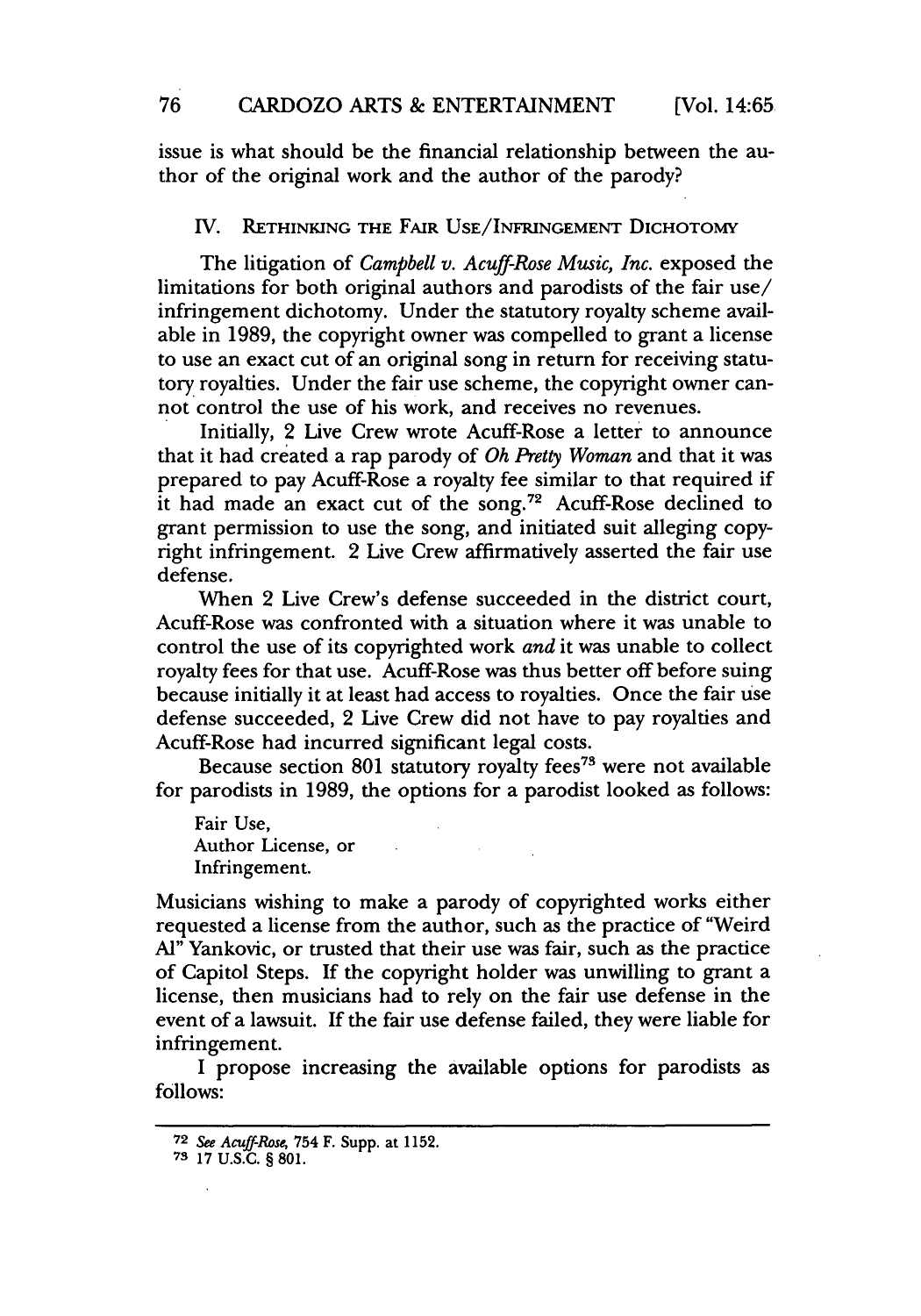**1996]**

Fair Use, Compulsory License, Author License, or Infringement.

The fair use category would be limited to one-shot parodies of copyrighted works, such as those performed at a school or social revue, or by a stand-up comedian, which are not recorded for subsequent resale to the public.

 $\mathcal{L}^{\text{max}}(\mathcal{A})$  , and  $\mathcal{L}^{\text{max}}(\mathcal{A})$ 

Into the compulsory license category would fall copyrighted works, including audio works, visual works, and audiovisual works that have become famous. Parodists would be free to create, but would be required to pay royalties established by the Copyright Arbitration Royalty Panels. Original creators could not prevent parodies of their famous works, but they would have the right to receive royalties.

Any copyrighted work could be the subject of an author-generated license. Licenses could be set up to exceed or cut the statutory royalties payments. In the latter case, authors would have to explicitly state that they were waiving the right to receive minimum statutory royalties.

Infringement would constitute all other uses, uses for which no payment was made under a statutory or author license and for which there was no fair use or other statutory exception. How would *Am I Black or White?, We Arm the World,* and the *Naked Gun* advertisements fare under this structure?

Since *In Living Color* is a television show that is duplicated for reruns and may be recorded by the home viewing audience, its use of Michael Jackson's *Black or White* would not qualify as a fair use. *In Living Color* could still use Michael Jackson's work, but would have to pay royalties under either a compulsory license or an author license. Failure to pay royalties would constitute infringement and Michael Jackson would be entitled to section 502 through 505 remedies,<sup>74</sup> including an injunction and attorney's fees.

The Capitol Steps would face a similar outcome because it not only performs publicly, but it also records its music for public sale. Thus, it would be required to pay royalties under a compulsory or author license. For this reason, I anticipate that Capitol Steps would probably oppose Congress's adoption of my proposal.

The *Naked Gun 33-1/3, The Final Insult* advertisement would also not qualify for the fair use exception. Annie Leibovitz would only be able to stop the advertisement if she could prove that her

<sup>74</sup> 17 U.S.C. §§ 502-505 (1994).